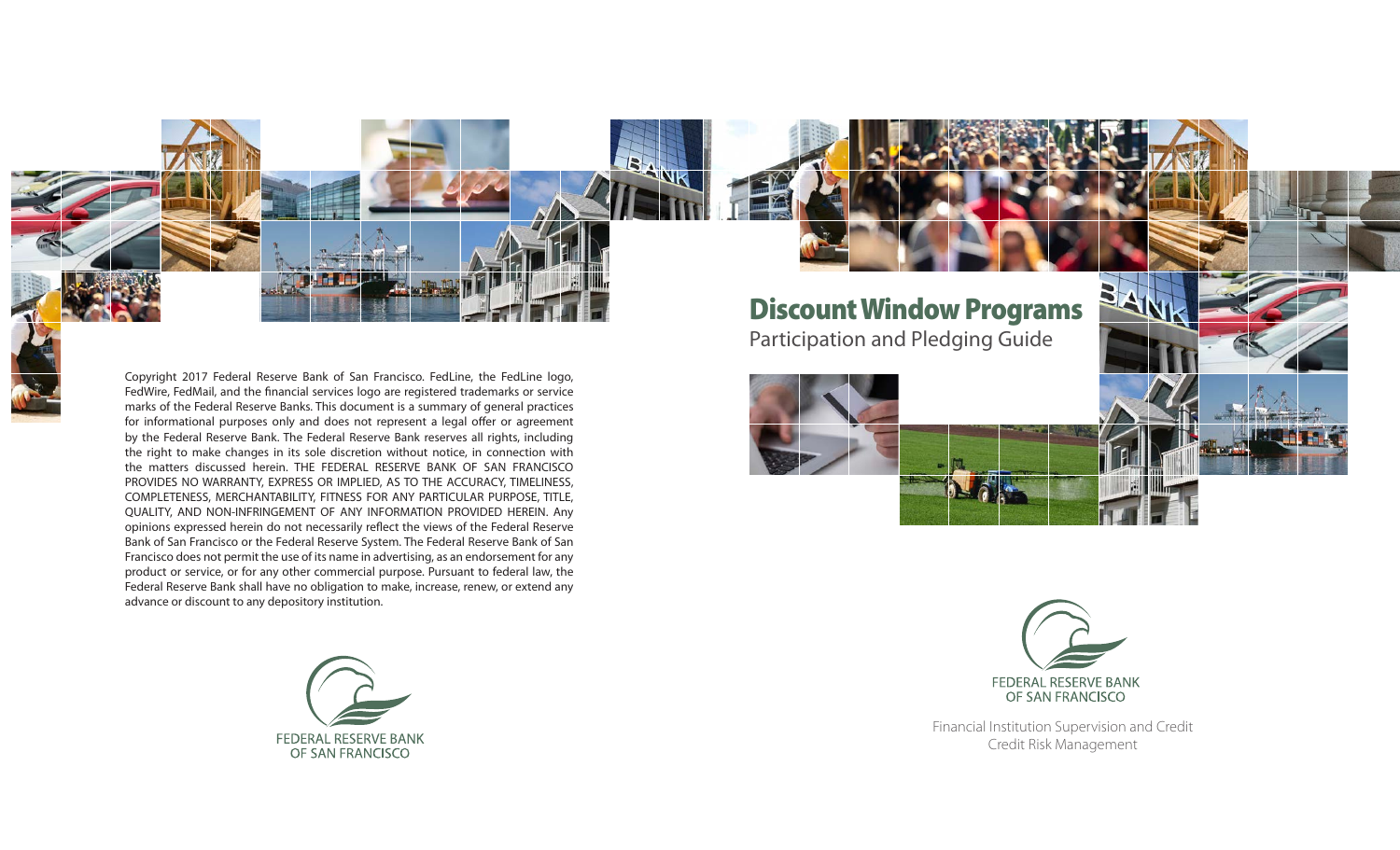## **Overview of the Federal Reserve Bank's**

# Discount Window

The Discount Window is a source of liquidity for depository institutions. It also ensures the basic stability of the payment system by providing funding in contingency situations.

## **Primary Credit Program**<sup>1</sup>

Primary credit is the main lending program that provides a back-up source of short-term funds for depository institutions. Primary credit is priced at a rate above the FOMC's target for the federal funds rate and is normally granted on a "no-questions asked," minimally administered basis.

#### *Advantages:*

- Generally, there are no restrictions on borrowers' use of primary credit
- Ideally suited for contingency planning or operational risk management
- Access is generally available until 4:00 p.m. Pacific Time

#### *Typical uses include:*

- Funding an unexpected deposit outflow
- Avoiding an overnight overdraft or reserve deficiency
- Reselling proceeds

### **Eligibility to Borrow**

By law, depository institutions that maintain reservable transaction accounts or nonpersonal time deposits (as defined in Regulation D) generally may establish a borrowing relationship at the Discount Window. Eligibility to borrow is not contingent on the use of Federal Reserve priced services or having a Federal Reserve account.

## **How to Get Started**

To access the Discount Window, borrowers must file the necessary lending agreements and authorizing resolutions under the terms set forth in Operating Circular No. 10: Lending. These documents are available at http://www.frbdiscountwindow.org, under "Agreements."

#### *The documents include:*

- **The Form of Letter of Agreement**
- The Form of Authorizing Resolution For Borrowers  $\blacksquare$
- The Official OC-10 Authorization List
- The Form of Certificate (Schedule A to Letter of Agreement)
- The Form of Letter of Agreement to Correspondent Credit and Payment Agreement *(as applicable)*

## **Pledging of Collateral**

All loans from the Federal Reserve Bank must be secured by collateral. Most performing loans or investment grade assets held by depository institutions are generally acceptable as collateral, including:

#### *Securities:*

- U.S. Treasuries, agencies, and GSE obligations
- Collateralized mortgage obligations
- Corporate and municipal bonds
- Asset backed securities
- **Natious structured securities and instruments**

#### *Loans:*

- Residential real estate loans
- Commercial, industrial, or agricultural loans
- Commercial real estate loans  $\blacksquare$
- **Consumer loans (includes auto and credit card receivables)**

<u>Hilling</u>

Qualifying institutions may choose to be a part of the Borrower-In-Custody (BIC) Program, with collateral being held in the custody of the servicer/institution or by an acceptable third-party custodian.

### **Requesting Federal Reserve Advances**

Requesting an advance is easy. Simply call the Credit Risk Management Department's toll free number at (866) 974-7475. The Discount Window closes at 4:00 p.m. Pacific Time.

### **Information or Questions**

For additional information, call (866) 974-7475 or visit www.frbdiscountwindow.org. Documents, resources, and contact information specific to the Federal Reserve Bank of San Francisco can be found by using the drop down menu and selecting San Francisco (12th District).

1 Secondary credit is available to depository institutions that are not eligible for primary credit due to their financial condition or other factors.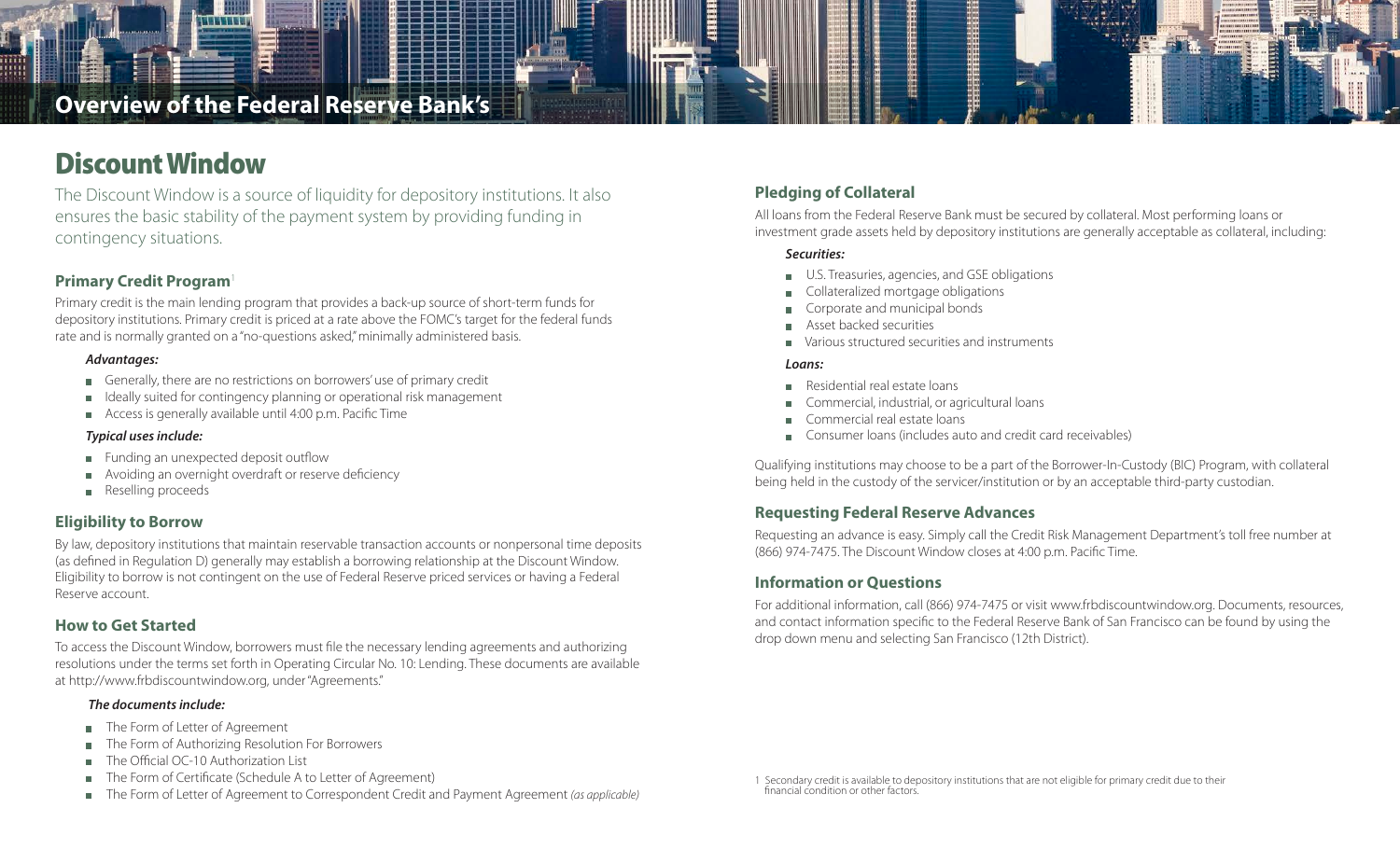## **Overview of the Federal Reserve Bank's**

## Borrower-In-Custody (BIC) Program

The Borrower-in-Custody (BIC) Program allows the pledge of collateral in the form of loans held in custody of the depository institutions. This can be used as collateral to secure advances for the Discount Window, Payment System Risk (PSR), or the Treasury, Tax, and Loan program. In addition, collateral may be pledged under the BIC Program for the Seasonal Credit Program.

#### **Advantages of BIC**

- Enables loans to be used as collateral (Discount Window, Payment System Risk, and Treasury programs), thereby freeing up more liquid assets, e.g., securities
- Custody and maintenance of the loans remains at the participating institutions
- Wide range of loans are acceptable as collateral
- No fees or stock purchases required

#### **Type of Loans Acceptable for BIC Program**

- **Agricultural loans**
- Commercial loans and leases
- Commercial real-estate loans
- Construction real-estate loans
- Raw land loans
- family mortgage loans (first lien, second lien, home equity)
- Private banking loans
- Secured consumer loans (auto, boat, etc.)
- Unsecured consumer loans
- Credit card receivables (prime and subprime)
- Student loans

#### **Minimum Eligibility Requirements**

- CAMELS composite rating of "1" or "2" (Composite ratings of "3" are generally acceptable)<sup>1</sup>
- "Adequately" or "Well" capitalized as evidenced by most recent capital ratios  $\overline{\mathbb{R}^n}$
- Acceptable controls in place to ensure satisfactory compliance with the BIC Program

#### **How to Get Started**

In addition to the Operating Circular No. 10: Lending documents, the following completed documents are required:

- **Application for Borrower-in-Custody Arrangement**
- **IF Irrevocable Power of Attorney**
- Appendix A
- Imaging Questionnaire, if the institution images loans or generates them automatically
- The institution's internal credit risk ratings definitions
- The institution's internal Loan Policy handbook and/or quidelines
- The Form of Agreement for Third-Party Custodian to Hold Collateral, if the loans are held by a third-party custodian, including subsidiaries or affiliates
- Test Pledge Listing Submission

After submitting the Application for BIC Arrangement and necessary documents, a response generally will be provided within 30 days.

#### **On-going Collateral Maintenance**

On a monthly basis, the institution submits updated loan balances allowing for the addition and/or subtraction of loans. Reporting is via email and can be encrypted using the Reserve Bank's free encryption service (FRSecure Message Center).2

Annually, the institution is required to certify compliance with the BIC Guidelines. In addition, collateral is periodically verified through online or on-site reviews.

#### **Information or Questions**

Complete information and documentation requirements can be found at http://www.frbdiscountwindow. org/12\_bic.cfm or by calling (866) 974-7475.

- 1 Similarly, FBO and corresponding branches must be in satisfactory condition.
- 2 For further information on our encryption service, FRSecure Message Center, go to the link, https://secureemail.federalreserve. com/, or contact us at sf.crm@sf.frb.org.